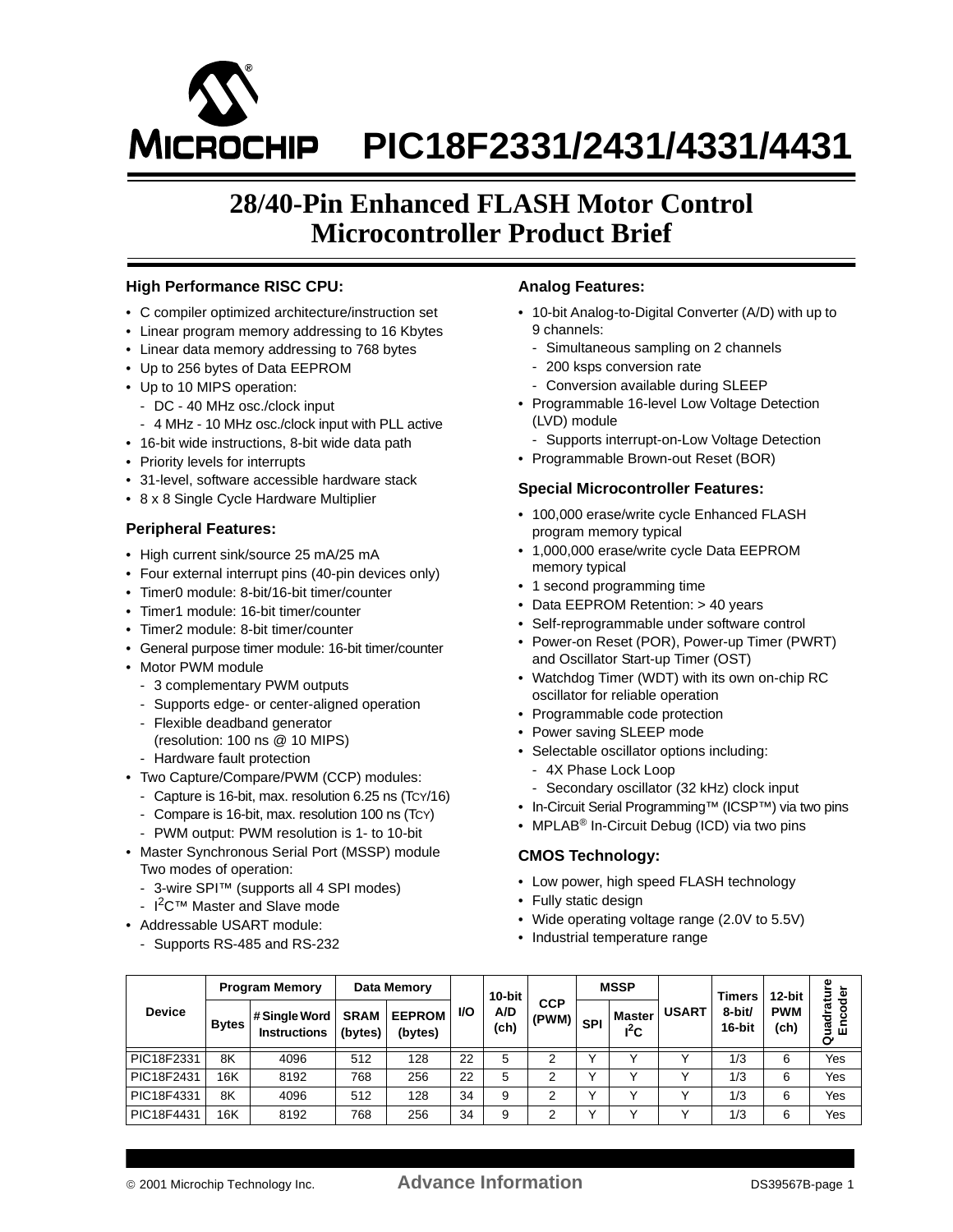# **PIC18F2331/2431/4331/4431**

# **Pin Diagrams**

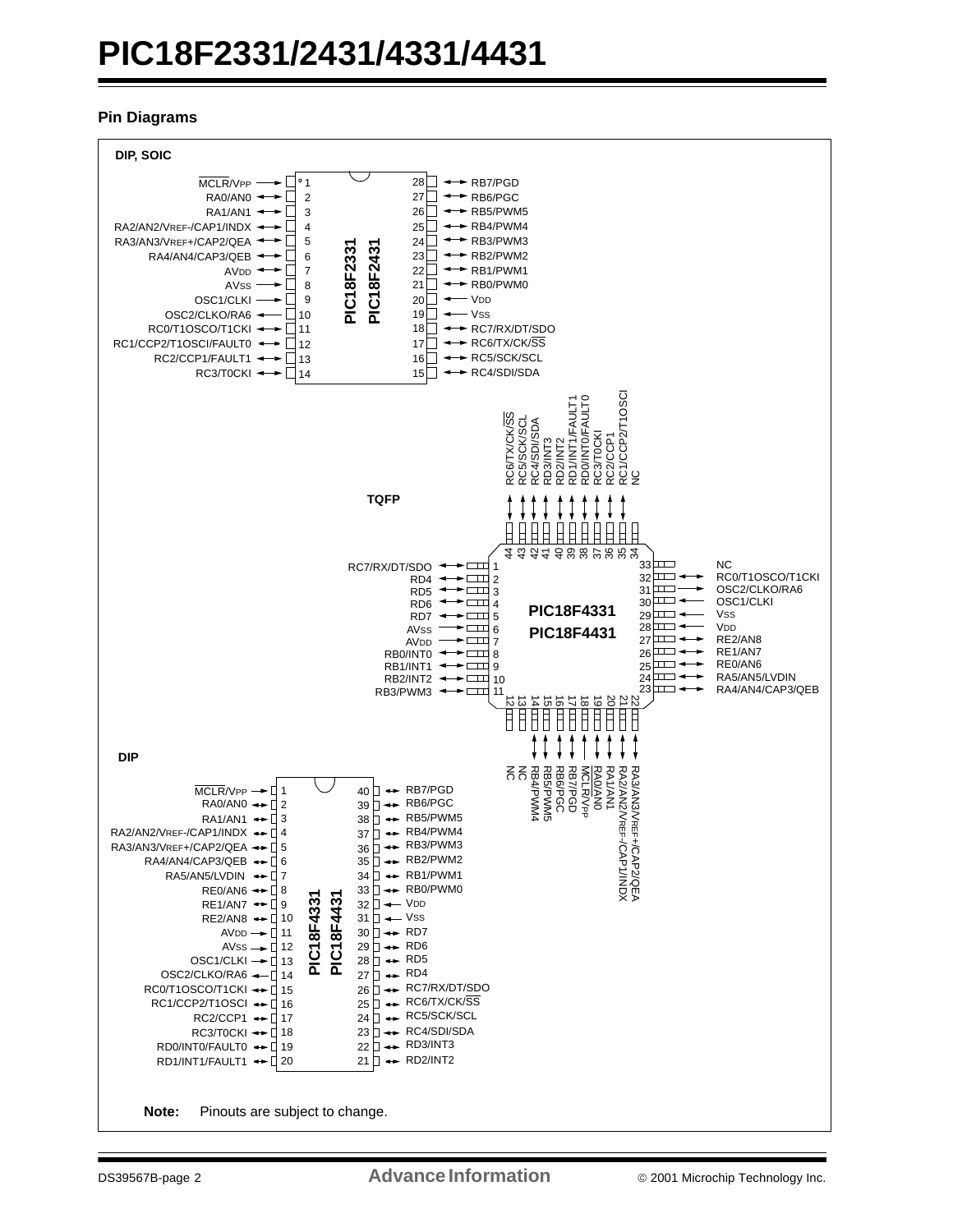#### **Note the following details of the code protection feature on PICmicro® MCUs.**

- The PICmicro family meets the specifications contained in the Microchip Data Sheet.
- Microchip believes that its family of PICmicro microcontrollers is one of the most secure products of its kind on the market today, when used in the intended manner and under normal conditions.
- There are dishonest and possibly illegal methods used to breach the code protection feature. All of these methods, to our knowledge, require using the PICmicro microcontroller in a manner outside the operating specifications contained in the data sheet. The person doing so may be engaged in theft of intellectual property.
- Microchip is willing to work with the customer who is concerned about the integrity of their code.
- Neither Microchip nor any other semiconductor manufacturer can guarantee the security of their code. Code protection does not mean that we are guaranteeing the product as "unbreakable".
- Code protection is constantly evolving. We at Microchip are committed to continuously improving the code protection features of our product.

If you have any further questions about this matter, please contact the local sales office nearest to you.

Information contained in this publication regarding device applications and the like is intended through suggestion only and may be superseded by updates. It is your responsibility to ensure that your application meets with your specifications. No representation or warranty is given and no liability is assumed by Microchip Technology Incorporated with respect to the accuracy or use of such information, or infringement of patents or other intellectual property rights arising from such use or otherwise. Use of Microchip's products as critical components in life support systems is not authorized except with express written approval by Microchip. No licenses are conveyed, implicitly or otherwise, under any intellectual property rights

#### **Trademarks**

The Microchip name and logo, the Microchip logo, PIC, PICmicro, PICMASTER, PICSTART, PRO MATE, KEELOQ, SEEVAL, MPLAB and The Embedded Control Solutions Company are registered trademarks of Microchip Technology Incorporated in the U.S.A. and other countries.

Total Endurance, ICSP, In-Circuit Serial Programming, Filter-Lab, MXDEV, microID, *Flex*ROM, *fuzzy*LAB, MPASM, MPLINK, MPLIB, PICC, PICDEM, PICDEM.net, ICEPIC, Migratable Memory, FanSense, ECONOMONITOR, Select Mode and microPort are trademarks of Microchip Technology Incorporated in the U.S.A.

Serialized Quick Term Programming (SQTP) is a service mark of Microchip Technology Incorporated in the U.S.A.

All other trademarks mentioned herein are property of their respective companies.

© 2001, Microchip Technology Incorporated, Printed in the U.S.A., All Rights Reserved.





*Microchip received QS-9000 quality system certification for its worldwide headquarters, design and wafer fabrication facilities in Chandler and Tempe, Arizona in July 1999. The Company's quality system processes and procedures are QS-9000 compliant for its PICmicro® 8-bit MCUs, KEELOQ® code hopping devices, Serial EEPROMs and microperipheral products. In addition, Microchip's quality system for the design and manufacture of development systems is ISO 9001 certified.*